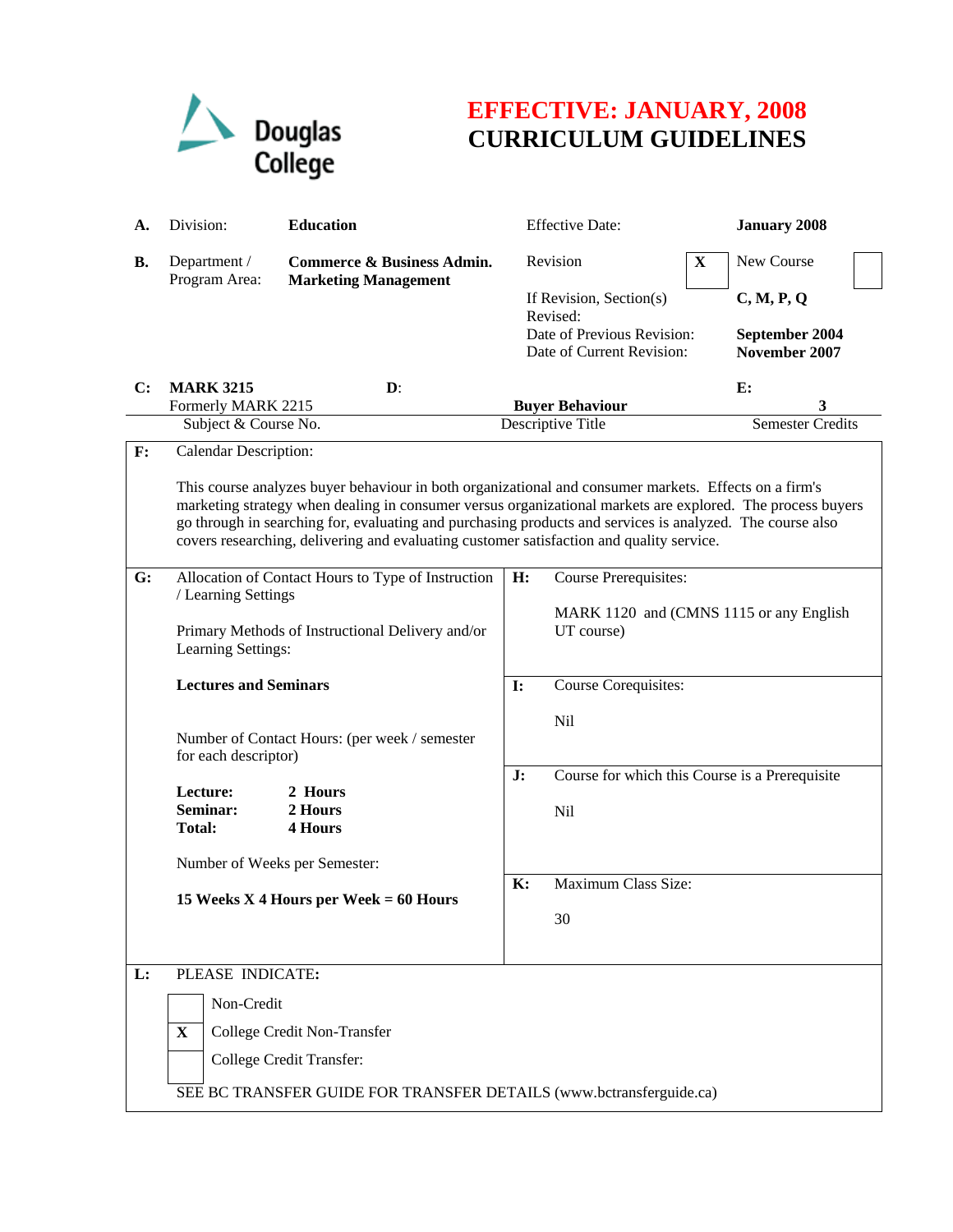| Course Objectives / Learning Outcomes                                                                                                                                                                     |  |  |  |  |  |
|-----------------------------------------------------------------------------------------------------------------------------------------------------------------------------------------------------------|--|--|--|--|--|
| At the end of the course, the successful student should be able to:                                                                                                                                       |  |  |  |  |  |
| 1. Explain the nature, structure and characteristics of consumer and organizational marketing strategies:                                                                                                 |  |  |  |  |  |
| A. For consumer markets:                                                                                                                                                                                  |  |  |  |  |  |
| demonstrate an understanding of consumer motivation, perception, learning,<br>personality, attitude formation, and change;                                                                                |  |  |  |  |  |
| explain the social and cultural dimensions of consumer behaviour;                                                                                                                                         |  |  |  |  |  |
| explain the role of the consumer and consumerism in Canadian society;                                                                                                                                     |  |  |  |  |  |
| explain the differences in consumer behaviour that must be considered in global<br>marketing;                                                                                                             |  |  |  |  |  |
| B. For organizational markets:                                                                                                                                                                            |  |  |  |  |  |
| explain the nature, structure and distinguishing characteristics of organizational<br>marketing strategy;                                                                                                 |  |  |  |  |  |
| analyze the process and considerations involved in organizational buying;                                                                                                                                 |  |  |  |  |  |
| segment organizational markets and analyze demand factors;                                                                                                                                                |  |  |  |  |  |
| Explain how to manage a firm's marketing strategy for both consumer and organizational situations;<br>2.                                                                                                  |  |  |  |  |  |
| 3.<br>Explain how to manage and analyze customer satisfaction.                                                                                                                                            |  |  |  |  |  |
| <b>Course Content:</b>                                                                                                                                                                                    |  |  |  |  |  |
| 1. Developing an understanding of the nature and characteristics of organizational and consumer<br>markets.                                                                                               |  |  |  |  |  |
| 2. Identifying the influences (internal and external influences, such as environmental, legal, economic<br>and cultural influences) on buyers, and the implications of these influences for the marketer. |  |  |  |  |  |
| 3. Segmenting and targeting markets, identifying information needs and forecasting demand.                                                                                                                |  |  |  |  |  |
| Determining the drivers of customer satisfaction, the information necessary to comprehend<br>4.<br>satisfaction, and the methods of creating a customer-driven marketing philosophy.                      |  |  |  |  |  |
| Identifying the process buyers go through, the steps in the buying process, and the marketing activities<br>5.<br>that take place at each stage.                                                          |  |  |  |  |  |
| Analyzing theories of motivation, including perception, attitude, culture, organizational philosophy<br>6.<br>and corporate values.                                                                       |  |  |  |  |  |
| 7.<br>Studying the organizational dynamics of consumer reference groups, leadership, peer influences and<br>organizational structure.                                                                     |  |  |  |  |  |
| 8.<br>Planning and strategy development for both consumer and organizational markets.                                                                                                                     |  |  |  |  |  |
| Methods of Instruction                                                                                                                                                                                    |  |  |  |  |  |
|                                                                                                                                                                                                           |  |  |  |  |  |
| This course will be taught using a combination of lectures, videos, class and group discussion, and case<br>analyses.                                                                                     |  |  |  |  |  |
|                                                                                                                                                                                                           |  |  |  |  |  |
| Textbooks and Materials to be Purchased by Students                                                                                                                                                       |  |  |  |  |  |
| Solomon, Michael R. et al, Consumer Behaviour, latest Canadian Ed. Prentice Hall or equivalent                                                                                                            |  |  |  |  |  |
| and<br>Readings complied by the instructor.                                                                                                                                                               |  |  |  |  |  |
|                                                                                                                                                                                                           |  |  |  |  |  |
| <b>Means of Assessment</b>                                                                                                                                                                                |  |  |  |  |  |
| Term Project and Case presentations<br>30%                                                                                                                                                                |  |  |  |  |  |
| Assignments $(2 - 3)$<br>30%                                                                                                                                                                              |  |  |  |  |  |
| Midterm examination<br>20%                                                                                                                                                                                |  |  |  |  |  |
| Final examination<br>20%                                                                                                                                                                                  |  |  |  |  |  |
| 100%                                                                                                                                                                                                      |  |  |  |  |  |
| STUDENTS MUST COMPLETE ALL COMPONENTS OF THE COURSE TO OBTAIN CREDIT<br>FOR THE COURSE.                                                                                                                   |  |  |  |  |  |
|                                                                                                                                                                                                           |  |  |  |  |  |